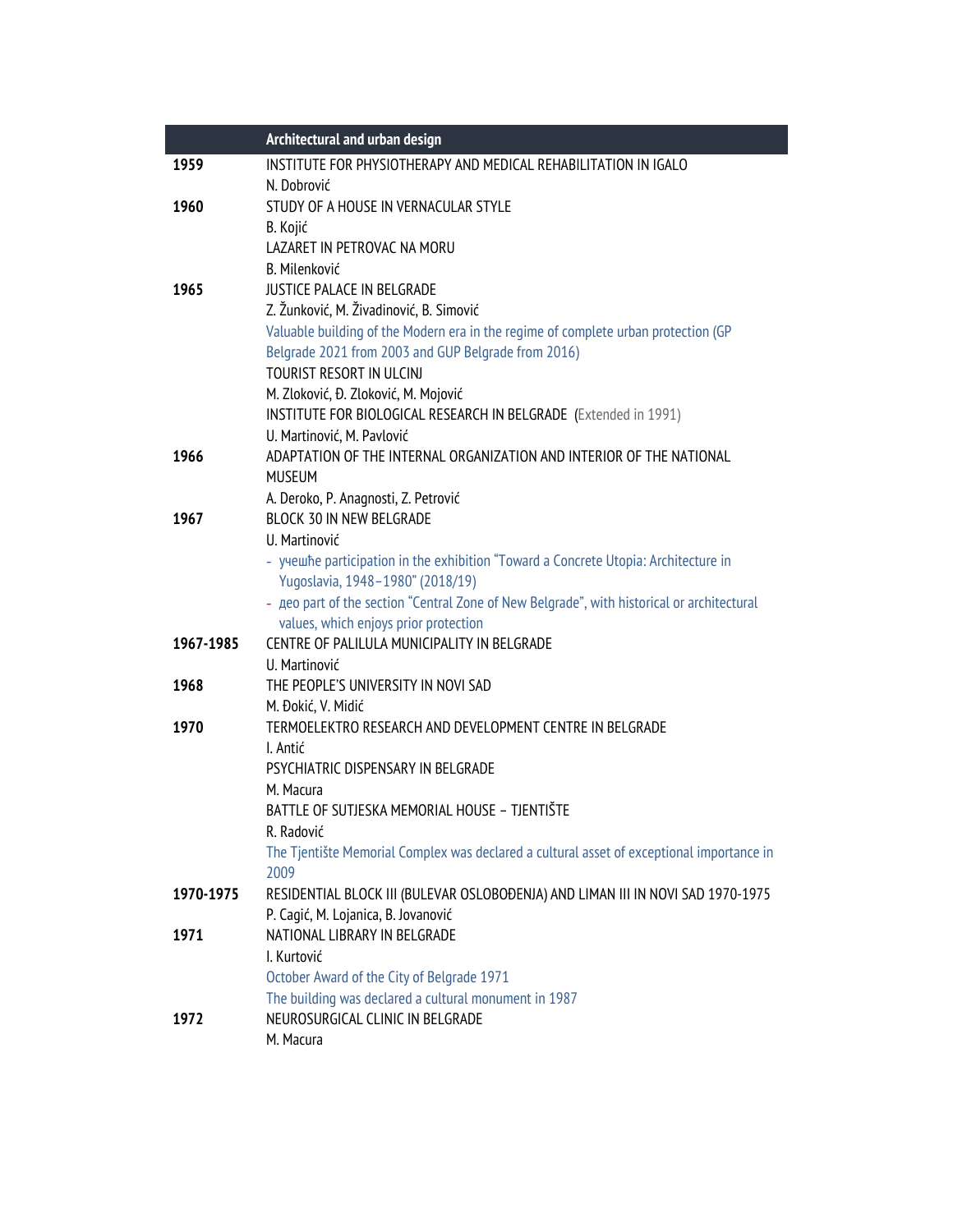| 1975 | THE FACULTY OF PHILOSOPHY IN BELGRADE                                                              |
|------|----------------------------------------------------------------------------------------------------|
|      | S. Ličina                                                                                          |
|      | Republic Borba Newspaper Award 1975                                                                |
|      | A valuable object of the Modern era in the regime of complete urban protection (GP                 |
|      | Belgrade 2021 from 2003 and GUP Belgrade from 2016)                                                |
| 1979 | FACULTY OF TRANSPORT AND TRAFFIC ENGINEERING IN BELGRADE                                           |
|      | D. Nastić                                                                                          |
|      | City of Belgrade October Award 1979                                                                |
|      | A valuable object of the Modern era in the regime of complete urban protection (GP                 |
|      | Belgrade 2021 from 2003 and GUP Belgrade from 2016)                                                |
| 1981 | CERAK VINEYARDS NEIGHBOURHOOD IN BELGRADE                                                          |
|      | M. and D. Marušić and N. Borovnica                                                                 |
|      | City of Belgrade October Award 1981                                                                |
|      | The neighbourhood has been:                                                                        |
|      | - declared a cultural asset of the Republic of Serbia as a spatial, cultural and historical entity |
|      | in 2019.                                                                                           |
|      | - selected for the permanent collection of the Museum of Modern Art MoMA in New York,              |
|      | after participating in the exhibition "Toward a Concrete Utopia: Architecture in Yugoslavia,       |
|      | 1948-1980" 2018/19                                                                                 |
| 1982 | CITY SQUARE IN VALJEVO                                                                             |
|      | M. Lojanica, P. Cagić, B. Jovanović, B. Krković, R. Marić, M. Božanić                              |
|      | City of Belgrade October Award 1982                                                                |
| 1984 | RECONSTRUCTION OF THE URBAN TISSUE IN KIKINDA                                                      |
|      | P. Cagić, B. Jovanović                                                                             |
|      | Republic Borba Newspaper Award 1984                                                                |
|      | A TYPIFIED PROJECT FOR KOPAONIK                                                                    |
|      | <b>B.</b> Petrović                                                                                 |
| 1993 | CVEĆARA GROUP OF HOUSES IN BELGRADE                                                                |
|      | M. and D. Marušić, Ž. Gašparović                                                                   |
|      | Republic Borba Newspaper Award 1993                                                                |
|      | Valuable urban architectural ensemble of the Modern era in the regime of complete urban            |
|      | protection (Belgrade GP 2021 from 2003 and Belgrade GUP from 2016)                                 |
| 1996 | ENEKO CENTRE IN BUDVA                                                                              |
|      | I. Marić, M. Pucar                                                                                 |
|      | <b>ENERGY EFFICIENCY STUDY</b>                                                                     |
|      | M. Pucar, I. Marić                                                                                 |
| 1998 | ANA HOTEL IN KANJIŽA                                                                               |
|      | I. Marić, M. Pucar                                                                                 |
|      | <b>ENERGY EFFICIENCY STUDY</b>                                                                     |
|      | M. Pucar, I. Marić                                                                                 |
|      | RESIDENTIAL AND COMMERCIAL BUILDING ON BULEVAR OSLOBOĐENJA IN NOVI SAD                             |
|      | M. and D. Marušić                                                                                  |
|      | Federal Borba Newspaper Award 1998                                                                 |
|      | Cultural asset with prior protection                                                               |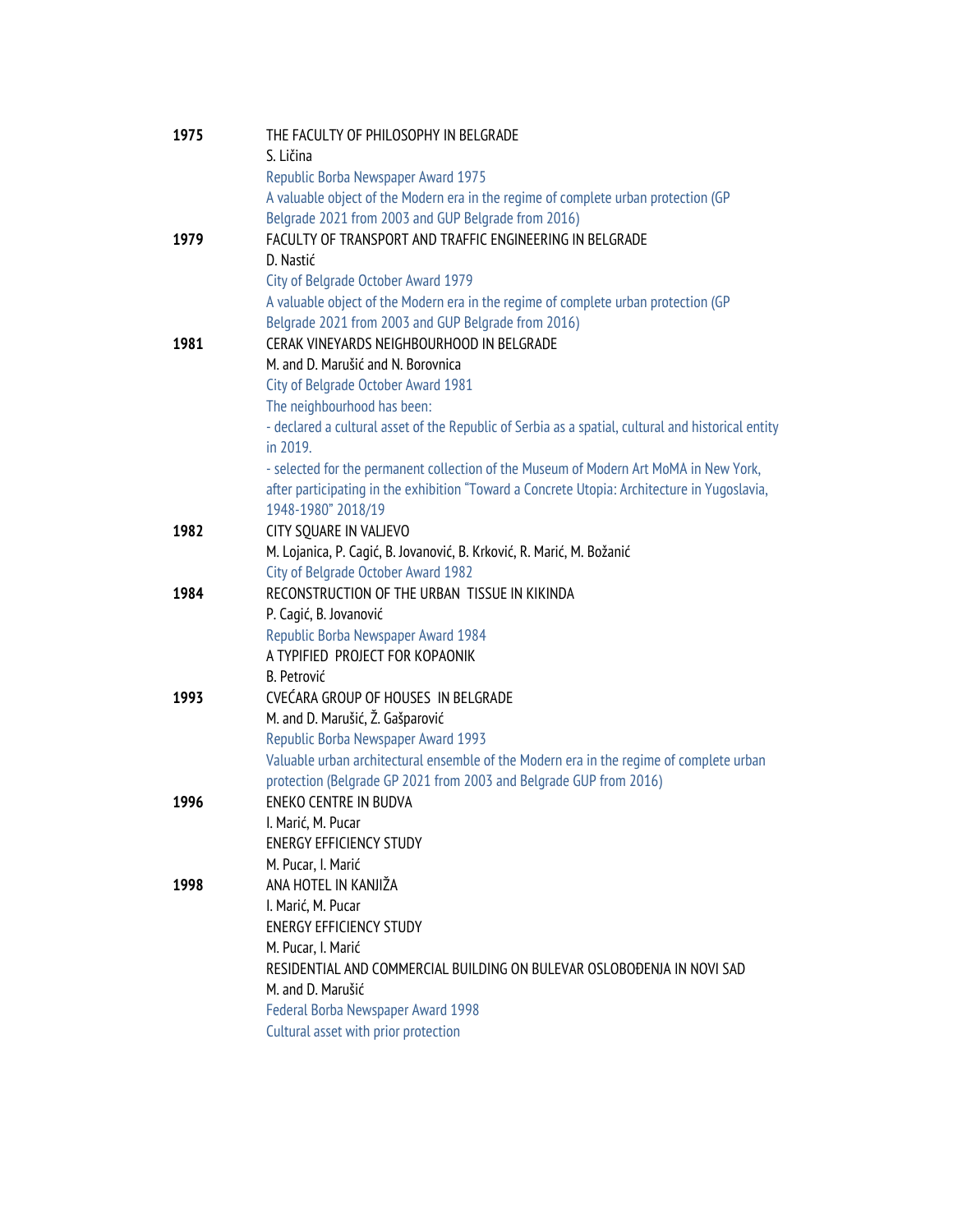| 2000      | RESIDENTIAL AND COMMERCIAL BLOCK ON THE CORNER OF KING ALEXANDER                                |
|-----------|-------------------------------------------------------------------------------------------------|
|           | BOULEVARD AND M. RAKIĆ STREET IN BELGRADE                                                       |
|           | Đ. Bobić, M. Bobić, S. Ličina, M. Lojanica, D. i M. Marušić                                     |
|           | Annual award of the Association of Architects of Serbia 2000                                    |
|           | Valuable urban architectural ensemble of the Modern era in the regime of complete urban         |
|           | protection (GP Belgrade 2021 from 2003 and GUP Belgrade from 2016)                              |
| 2001      | PATENTS TAKEN OUT FOR THE PURPOSE OF APPLYING SOLAR ENERGY IN ARCHITECTURE                      |
|           | Solar collectors and photovoltaic panels with enhanced solar radiation and automatic solar      |
|           | monitoring P - 5 8 1 / 0 1 2 0 0 1                                                              |
|           | M. Pucar, A. Despić, Lj. Pucar                                                                  |
|           | Greenhouse with movable reflective wall P - 2 8 3 / 9 7 (1997)                                  |
| 2002      | M. Pucar<br>PETROL STATION IN BELGRADE                                                          |
|           | D. and M. Marušić                                                                               |
|           | Special recognition at the 25 <sup>th</sup> Salon of Architecture in Belgrade                   |
| 2006-2013 | RESIDENTIAL BUILDINGS - INTERPOLATIONS IN BELGRADE                                              |
|           | - Požarevačka Street no. 35 (2006)                                                              |
|           | I. Marić, B. Manić                                                                              |
|           | - Donska Street no. 45 (2007)                                                                   |
|           | I. Marić, B. Manić                                                                              |
|           | - Miloša Savkovića Street no. 19 (2013)                                                         |
|           | I. Marić, B. Manić, A. Niković                                                                  |
| 2007      | METALS BANK IN NOVI SAD                                                                         |
|           | D. and M. Marušić                                                                               |
|           | Cultural property under prior protection                                                        |
|           | (1) First prize in a republic-wide public architectural and urban competition, 1999 (2) special |
|           | recognition from the Society of Architects of Novi Sad for its outstanding contribution to      |
|           | architectural creativity, Salon of Architecture, 1999 (3) annual award of the Serbian           |
|           | Chamber of Engineers for 2008 for outstanding professional achievement (4) award in the         |
|           | category of architectural realization at the Novi Sad Salon of Architecture, DANS, 2008 (5)     |
|           | award in the category of interiors at Novi Sad Salon of Architecture, DANS, 2008 (6) award      |
|           | from the Aleksandar Šaleti fund for interiors at the 40th May Exhibition of ULUPUDS, 2008       |
|           | (7) recognition in the category of architecture at the 30th Salon of Architecture in Belgrade   |
|           | 2008 (8) Ranko Radović award for architectural work, 2008                                       |
| 2009-2012 | KITCHENS FOR VARIOUS PRESCHOOL INSTITUTIONS                                                     |
|           | I. Marić, A. Bogdanov, B. Manić                                                                 |
|           | Kitchen for the "Centar" combined children's institution, Jelica Obradović preschool in         |
|           | Mladenovac 2009                                                                                 |
|           | Kitchen for the Savski Venac preschool in Belgrade 2012                                         |
| 2011      | PLAVA PTICA COMBINED CHILDREN'S INSTITUTION IN BELGRADE                                         |
|           | M. and D. Marušić                                                                               |
|           | Annual award of the Association of Architects of Serbia 2012                                    |
|           | Prize for architecture at the 34th Salon of Architecture                                        |
|           | City of Belgrade Award 2012                                                                     |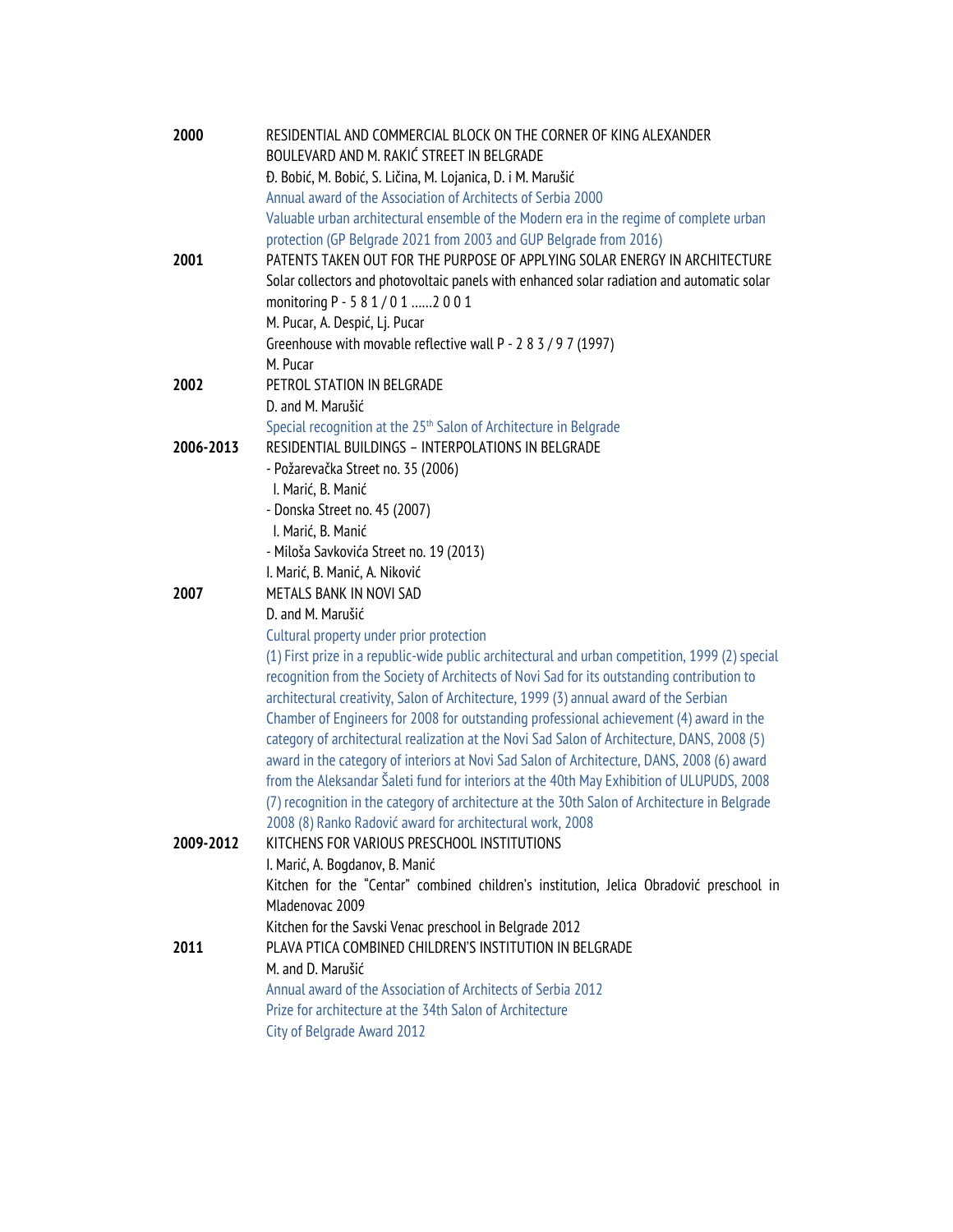| 2013      | BUILDINGS CONNECTED WITH THE MAIN SOUTH STREAM GAS PIPELINE                                    |
|-----------|------------------------------------------------------------------------------------------------|
|           | I. Marić, B. Manić, A. Niković, T. Bajić, B. Kovačević, V. Marić                               |
|           | CHAPEL AT THE NEW CEMETERY IN BAROŠEVAC                                                        |
|           | B. Manić, I. Marić, A. Niković                                                                 |
|           | Recognition at the 36th Salon of Architecture in the category of architecture                  |
| 2014-2016 | SUNNY VALLEY SETTLEMENT IN MALI ZVEČAN IN THE MUNICIPALITY OF ZVEČAN                           |
|           | I. Marić, A. Niković, B. Simić, T. Bajić, T. Crnčević, M. Hristov                              |
|           | Programme/urban concept for the Sunny Valley settlement with the conceptual solution for       |
|           | the buildings (2014)                                                                           |
|           | I. Marić, O. Bakić, A. Niković, B. Manić, B. Kovačević                                         |
|           | Detailed regulation plan for part of the Mali Zvečan settlement in the municipality of         |
|           | Zvečan (2015)                                                                                  |
|           | I. Marić, A. Niković, O. Bakić                                                                 |
|           | Projects for the buildings and external arrangement for "Omladinsku radnu akciju" (ORA) at     |
|           | Sunny Valley (2016)                                                                            |
|           | B. Manić, A. Niković, I. Marić, T. Bajić, B. Simić, T. Crnčević, M. Hristov                    |
| 2018      | CENTRE FOR ECOLOGY AND DEVELOPMENT OF SPORTS AND THE RED CROSS OF KOSOVO                       |
|           | AND METOHIJA ON THE SHORES OF LAKE GAZIVODE                                                    |
|           | I. Marić, B. Simić, M. Hristov, T. Bajić                                                       |
|           | Detailed regulation plan for part of the coast of Lake Gazivode - the Razvala stretch in the   |
|           | municipality of Zubin Potok 2016                                                               |
|           | A. Niković, I. Marić, B. Kovačević                                                             |
| 2019      | SOCIAL HOUSING FACILITY IN POŽAREVAC                                                           |
|           | I. Marić, M. Hristov, T. Bajić                                                                 |
| 2018      | HILTON HOTEL IN BELGRADE                                                                       |
|           | I. Marić, B. Manić, A. Sudžuković, B. Zabukovec, Z. Mrvaljević                                 |
|           | Project for the building permit: ZAP ltd Belgrade; Subcontractor: Institute of Architecture    |
|           | and Urban & Spatial Planning of Serbia (street facades of the building); Construction          |
|           | project: D.A. Dizajn arhitektura ltd Belgrade                                                  |
|           | Jury recognition at the Association of Architects of Serbia competition for the annual Aleksej |
|           | Brkić award for the most successful work in the field of architecture for 2018                 |
|           | <b>Urban and architectural competitions</b>                                                    |
| 2003      | THE MAIN SQUARE IN ARILIE                                                                      |
|           | I. Marić                                                                                       |
|           | Equal II prize (first place)                                                                   |
|           | SOCIAL HOUSING IN BELGRADE                                                                     |
|           | M. and D. Marušić                                                                              |
|           | II prize                                                                                       |
| 2005      | IGM TRUDBENIK COMPLEX IN VIŠNJIČKA BANJA IN BELGRADE                                           |
|           | D. and M. Marušić, Đ. Alfirević, A. Čarapić                                                    |
|           | I prize                                                                                        |
|           | NEW BELGRADE KIOSK                                                                             |
|           | D. and M. Marušić                                                                              |
|           | Special prize                                                                                  |
|           |                                                                                                |